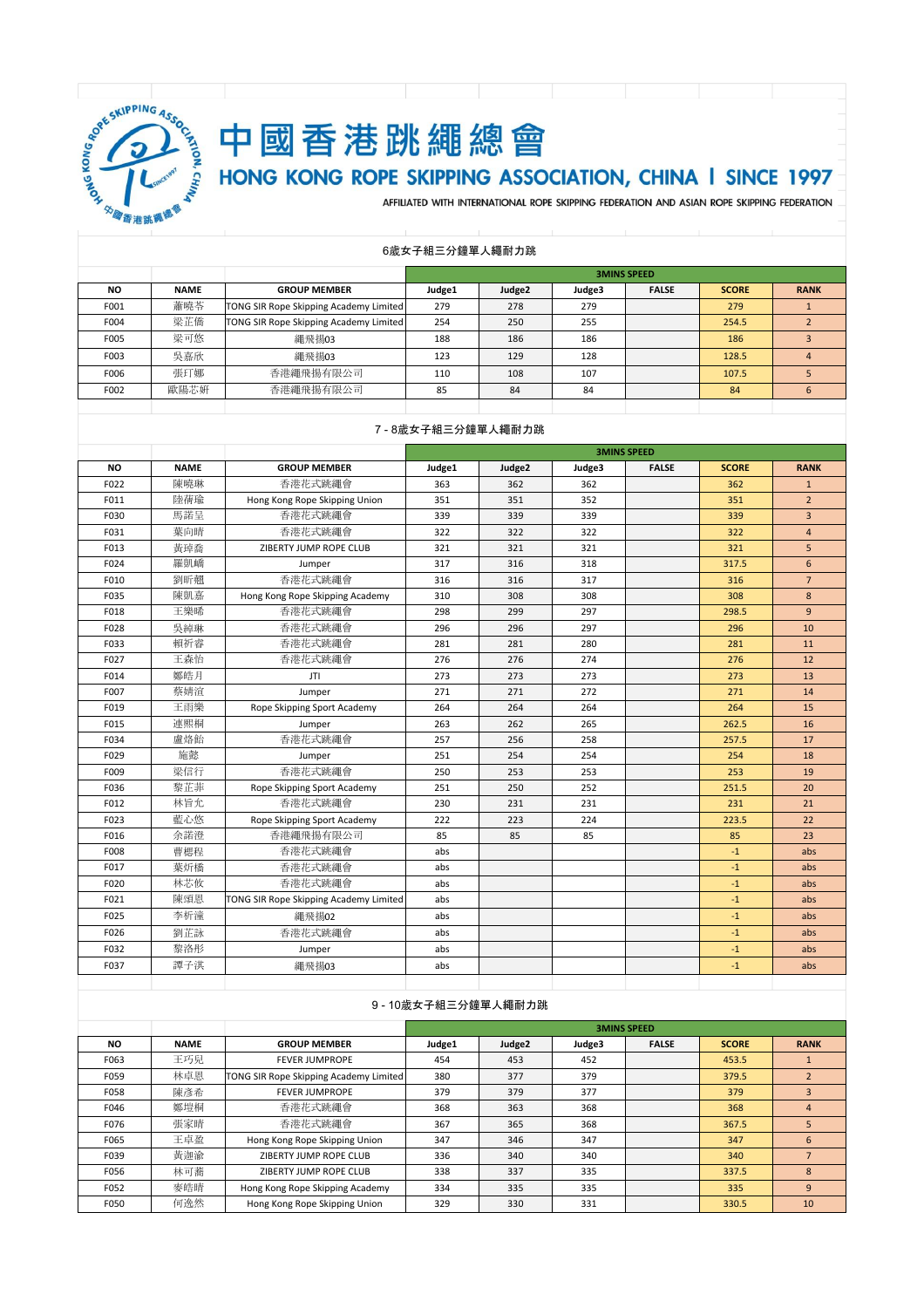| F070      | 陳穎琪         | ZIBERTY JUMP ROPE CLUB          | 329    | 330                  | 332    |                    | 329.5        | 11             |
|-----------|-------------|---------------------------------|--------|----------------------|--------|--------------------|--------------|----------------|
| F057      | 譚葦晴         | 香港花式跳繩會                         | 326    | 327                  | 330    |                    | 326.5        | 12             |
| F074      | 楊曼婧         | Hong Kong Rope Skipping Union   | 326    | 326                  | 326    |                    | 326          | 13             |
| F067      | 黃詩晴         | 香港花式跳繩會                         | 323    | 322                  | 324    |                    | 323.5        | 14             |
| F042      | 廖婉晴         | 香港花式跳繩會                         | 321    | 321                  | 321    |                    | 321          | 15             |
| F047      | 黄美兒         | 繩飛揚02                           | 306    | 306                  | 307    |                    | 306          | 16             |
| F062      | 魏熙琳         | 香港花式跳繩會                         | 302    | 301                  | 301    |                    | 301          | 17             |
| F069      | 張皓月         | Hong Kong Rope Skipping Union   | 300    | 300                  | 301    |                    | 300          | 18             |
| F043      | 羅鈊鍒         | Hong Kong Rope Skipping Academy | 298    | 298                  | 299    |                    | 298          | 19             |
| F064      | 崔渝琳         | ZIBERTY JUMP ROPE CLUB          | 298    | 297                  | 297    |                    | 297          | 20             |
| F077      | 佘曉嵐         | 香港花式跳繩會                         | 296    | 296                  | 297    |                    | 296          | 21             |
| F054      | 鄭柏蔚         | Rope Skipping Sport Academy     | 293    | 291                  | 292    |                    | 292.5        | 22             |
| F044      | 潘綽悠         | Jumper                          | 290    | 291                  | 291    |                    | 291          | 23             |
| F060      | 鄭柏蓉         | Rope Skipping Sport Academy 1   | 291    | 286                  | 289    |                    | 290          | 24             |
| F040      | 黃詠希         | 繩飛揚02                           | 286    | 281                  | 282    |                    | 281.5        | 25             |
| F038      | 胡芍萱         | 香港花式跳繩會                         | 277    | 278                  | 274    |                    | 277.5        | 26             |
| F053      | 許茵婷         | Jumper                          | 272    | 273                  | 272    |                    | 272          | 27             |
| F055      | 梁靖汶         | JTI                             | 263    | 263                  | 263    |                    | 263          | 28             |
| F049      | 關可廷         | Jumper                          | 258    | 259                  | 254    |                    | 258.5        | 29             |
| F078      | 周紀潫         | Masterful Studio                | 249    | 249                  | 250    |                    | 249          | 30             |
| F041      | 潘瑚          | Hong Kong Rope Skipping Academy | abs    |                      |        |                    | $-1$         | abs            |
| F045      | 麥家悦         | Rope Skipping Sport Academy 1   | abs    |                      |        |                    | $-1$         | abs            |
| F048      | 羅天悠         | ZIBERTY JUMP ROPE CLUB          | abs    |                      |        |                    | $-1$         | abs            |
| F051      | 李恩妍         | 繩飛揚02                           | abs    |                      |        |                    | $-1$         | abs            |
| F061      | 陳子嫣         | Rope Skipping Sport Academy 1   | abs    |                      |        |                    | $-1$         | abs            |
| F066      | 吳懷悅         | 香港花式跳繩會                         | abs    |                      |        |                    | $^{\rm -1}$  | abs            |
| F068      | 王玥霖         | Hong Kong Rope Skipping Academy | abs    |                      |        |                    | $-1$         | abs            |
| F071      | 梁思晴         | Jumper                          | abs    |                      |        |                    | $-1$         | abs            |
| F072      | 陳詩諾         | Hong Kong Rope Skipping Academy | abs    |                      |        |                    | $-1$         | abs            |
| F073      | 衞珏澄         | Hong Kong Rope Skipping Academy | abs    |                      |        |                    | $-1$         | abs            |
| F075      | 繆悅柔         | ZIBERTY JUMP ROPE CLUB          | abs    |                      |        |                    | $-1$         | abs            |
|           |             |                                 |        |                      |        |                    |              |                |
|           |             |                                 |        | 11 - 12歲女子組三分鐘單人繩耐力跳 |        |                    |              |                |
|           |             |                                 |        |                      |        | <b>3MINS SPEED</b> |              |                |
| <b>NO</b> | <b>NAME</b> | <b>GROUP MEMBER</b>             | Judge1 | Judge2               | Judge3 | <b>FALSE</b>       | <b>SCORE</b> | <b>RANK</b>    |
| F092      | 李雨錡         | Hong Kong Rope Skipping Union   | 429    | 430                  | 429    |                    | 429          | $\mathbf{1}$   |
| F091      | 黃嘉慧         | Masterful Studio                | 422    | 422                  | 422    |                    | 422          | $\overline{2}$ |
| F098      | 施穎          | Hong Kong Rope Skipping Union   | 407    | 407                  | 408    |                    | 407          | $\overline{3}$ |
| F126      | 關泳嵐         | 香港花式跳繩會                         | 387    | 386                  | 387    |                    | 387          | $\overline{4}$ |
| F134      | 吳曉桐         | Hong Kong Rope Skipping Academy | 384    | 385                  | 383    |                    | 384.5        | 5              |
| F090      | 窜穎晞         | Rope Skipping Sport Academy 1   | 375    | 375                  | 375    |                    | 375          | 6              |
| F107      | 林芳羽         | Hong Kong Rope Skipping Academy | 374    | 374                  | 372    |                    | 374          | $\overline{7}$ |
| F099      | 葉翠兒         | 香港花式跳繩會                         | 363    | 363                  | 363    |                    | 363          | 8              |
| F132      | 鄺銥圻         | Hong Kong Rope Skipping Academy | 360    | 362                  | 362    |                    | 362          | $\overline{9}$ |
| F124      | 柯芷曦         | Hong Kong Rope Skipping Union   | 358    | 358                  | 358    |                    | 358          | 10             |
| F129      | 羅倚晴         | 香港花式跳繩會                         | 357    | 356                  | 357    |                    | 357          | 11             |

| NO   | <b>NAME</b> | <b>GROUP MEMBER</b>             | Judge1 | Judge2 | Judge3 | <b>FALSE</b> | <b>SCORE</b> | <b>RANK</b>    |
|------|-------------|---------------------------------|--------|--------|--------|--------------|--------------|----------------|
| F092 | 李雨錡         | Hong Kong Rope Skipping Union   | 429    | 430    | 429    |              | 429          | $\mathbf{1}$   |
| F091 | 黄嘉慧         | Masterful Studio                | 422    | 422    | 422    |              | 422          | $\overline{2}$ |
| F098 | 施穎          | Hong Kong Rope Skipping Union   | 407    | 407    | 408    |              | 407          | $\overline{3}$ |
| F126 | 關泳嵐         | 香港花式跳繩會                         | 387    | 386    | 387    |              | 387          | $\overline{4}$ |
| F134 | 吳曉桐         | Hong Kong Rope Skipping Academy | 384    | 385    | 383    |              | 384.5        | 5              |
| F090 | 窜穎晞         | Rope Skipping Sport Academy 1   | 375    | 375    | 375    |              | 375          | $6\phantom{1}$ |
| F107 | 林芳羽         | Hong Kong Rope Skipping Academy | 374    | 374    | 372    |              | 374          | $\overline{7}$ |
| F099 | 葉翠兒         | 香港花式跳繩會                         | 363    | 363    | 363    |              | 363          | 8              |
| F132 | 鄺銥圻         | Hong Kong Rope Skipping Academy | 360    | 362    | 362    |              | 362          | 9              |
| F124 | 柯芷曦         | Hong Kong Rope Skipping Union   | 358    | 358    | 358    |              | 358          | 10             |
| F129 | 羅倚晴         | 香港花式跳繩會                         | 357    | 356    | 357    |              | 357          | 11             |
| F131 | 胡卓鑾         | Hong Kong Rope Skipping Academy | 355    | 355    | 352    |              | 355          | 12             |
| F144 | 楊梓晴         | 香港花式跳繩會                         | 348    | 349    | 348    |              | 348          | 13             |
| F130 | 彭子僑         | Jumper                          | 344    | 343    | 342    |              | 343.5        | 14             |
| F112 | 廖可妍         | ZIBERTY JUMP ROPE CLUB          | 334    | 333    | 334    |              | 334          | 15             |
| F093 | 蕭叡          | 香港花式跳繩會                         | 333    | 333    | 333    |              | 333          | 16             |
| F121 | 趙晴欣         | Hong Kong Rope Skipping Union   | 331    | 331    | 331    |              | 331          | 17             |
| F142 | 陸盼伊         | 循理會美林小學                         | 322    | 323    | 321    |              | 322.5        | 18             |
| F117 | 林懿          | Rope Skipping Sport Academy 1   | 319    | 319    | 319    |              | 319          | 19             |
| F137 | 劉采翹         | 香港花式跳繩會                         | 319    | 319    | 321    |              | 319          | 19             |
| F081 | 杜昕桐         | Hong Kong Rope Skipping Union   | 317    | 315    | 317    |              | 317          | 21             |
| F119 | 鄭思睿         | 香港花式跳繩會                         | 317    | 317    | 317    |              | 317          | 21             |
| F088 | 吳善渝         | 香港花式跳繩會                         | 316    | 317    | 316    |              | 316          | 23             |
| F128 | 張焯喬         | 香港花式跳繩會                         | 310    | 310    | 311    |              | 310          | 24             |
| F136 | 賴祈頌         | 香港花式跳繩會                         | 310    | 310    | 310    |              | 310          | 24             |
| F115 | 駱卓勵         | 香港花式跳繩會                         | 308    | 308    | 308    |              | 308          | 26             |
| F082 | 梁芷晴         | 香港花式跳繩會                         | 307    | 308    | 307    |              | 307          | 27             |
| F109 | 劉栩華         | 繩飛揚02                           | 306    | 306    | 308    |              | 306          | 28             |
| F122 | 龍康平         | 香港花式跳繩會                         | 306    | 305    | 306    |              | 306          | 28             |
| F080 | 黄善樺         | Hong Kong Rope Skipping Academy | 306    | 305    | 308    |              | 305.5        | 30             |
| F111 | 胡芍蕎         | 香港花式跳繩會                         | 303    | 304    | 305    |              | 304.5        | 31             |
| F139 | 陳泳兒         | 香港花式跳繩會                         | 303    | 304    | 305    |              | 304.5        | 31             |
| F079 | 黎綽文         | 香港花式跳繩會                         | 304    | 304    | 303    |              | 304          | 33             |
| F110 | 蔡諾禧         | 香港花式跳繩會                         | 302    | 301    | 301    |              | 301          | 34             |
|      |             |                                 |        |        |        |              |              |                |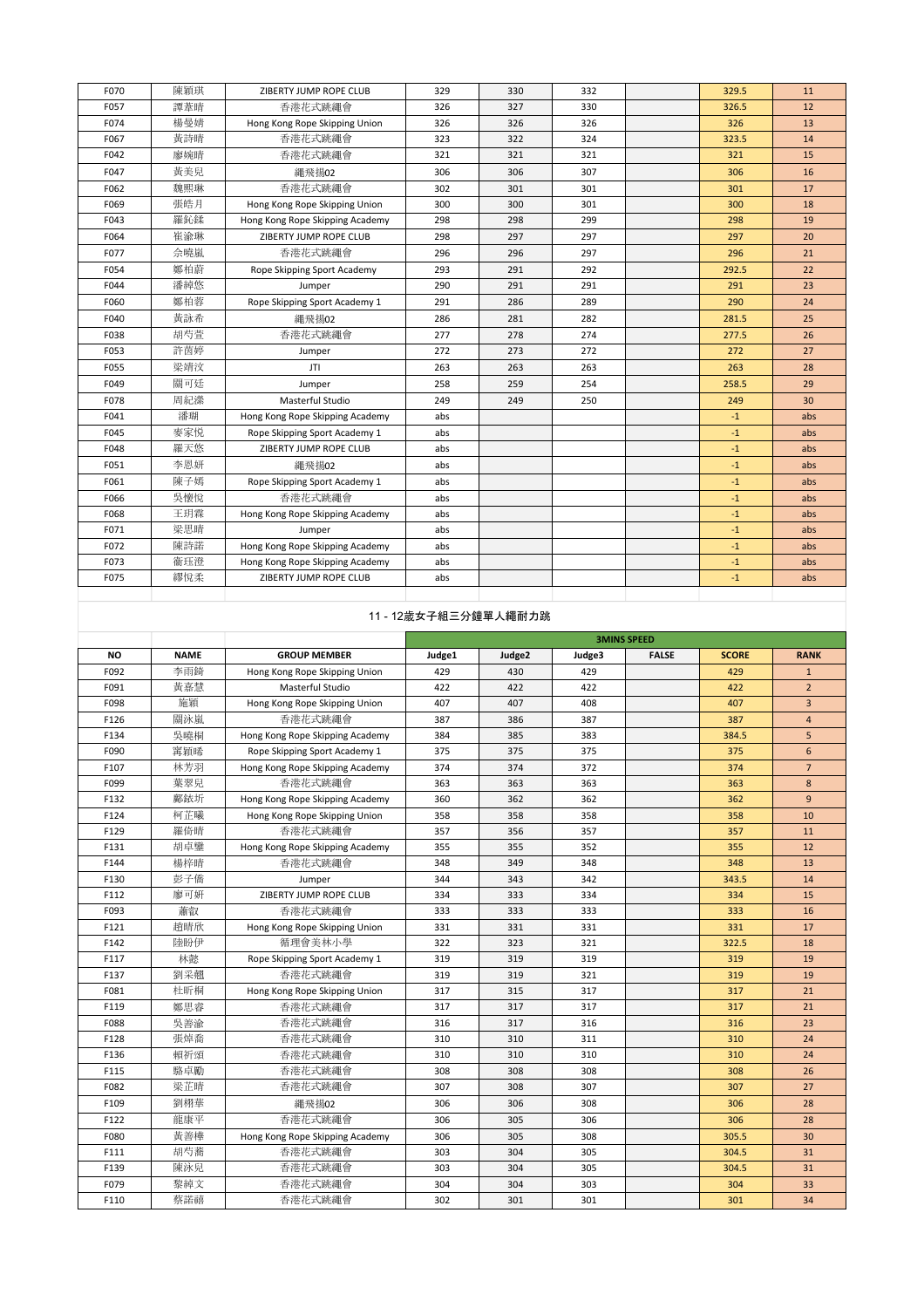| F086 | 黄斯詩 | Rope Skipping Sport Academy 1   | 297 | 298 | 298 | 298   | 35  |
|------|-----|---------------------------------|-----|-----|-----|-------|-----|
| F125 | 羅詩霖 | 繩飛揚03                           | 298 | 297 | 296 | 297.5 | 36  |
| F146 | 莫苗欣 | Hong Kong Rope Skipping Academy | 292 | 293 | 294 | 293.5 | 37  |
| F097 | 孔若谷 | 香港花式跳繩會                         | 292 | 292 | 294 | 292   | 38  |
| F113 | 王穎蓁 | 香港花式跳繩會                         | 291 | 291 | 292 | 291   | 39  |
| F138 | 張焯嵐 | 香港花式跳繩會                         | 290 | 290 | 291 | 290   | 40  |
| F089 | 陳凱琳 | Hong Kong Rope Skipping Academy | 275 | 275 | 276 | 275   | 41  |
| F133 | 陳詩韻 | 香港繩飛揚有限公司                       | 272 | 275 | 271 | 271.5 | 42  |
| F123 | 嚴寀僑 | Jumper                          | 273 | 270 | 271 | 270.5 | 43  |
| F106 | 黄梓君 | JTI                             | 267 | 268 | 269 | 268.5 | 44  |
| F096 | 潘可兒 | Jumper                          | 265 | 265 | 264 | 265   | 45  |
| F127 | 何芍嵐 | 循理會美林小學                         | 262 | 261 | 262 | 262   | 46  |
| F101 | 李芊瀾 | 香港花式跳繩會                         | 261 | 263 | 261 | 261   | 47  |
| F116 | 鄧凱澄 | 香港花式跳繩會                         | 256 | 254 | 256 | 256   | 48  |
| F087 | 陳嘉嵐 | 香港花式跳繩會                         | 253 | 252 | 251 | 252.5 | 49  |
| F141 | 楊澤筠 | Hong Kong Rope Skipping Academy | 254 | 252 | 252 | 252   | 50  |
| F108 | 胡筠琳 | 香港花式跳繩會                         | 251 | 252 | 254 | 251.5 | 51  |
| F143 | 黄依穎 | Hong Kong Rope Skipping Academy | 245 | 241 | 243 | 244   | 52  |
| F084 | 梁安喬 | 香港花式跳繩會                         | 238 | 243 | 239 | 238.5 | 53  |
| F145 | 蔡敏妮 | 繩飛揚02                           | 242 | 238 | 238 | 238   | 54  |
| F094 | 何婉晴 | 循理會美林小學                         | 222 | 225 | 224 | 224.5 | 55  |
| F085 | 陳緻霖 | 繩飛揚03                           | 189 | 190 | 189 | 189   | 56  |
| F102 | 嚴詠瑤 | 繩飛揚02                           | 181 | 181 | 181 | 181   | 57  |
| F120 | 董卓華 | Jumper                          | 162 | 151 | 171 | 166.5 | 58  |
| F083 | 葉子盈 | <b>FEVER JUMPROPE</b>           | abs |     |     | $-1$  | abs |
| F095 | 謝恩  | 香港花式跳繩會                         | abs |     |     | $-1$  | abs |
| F100 | 林樂瑤 | 循理會美林小學                         | abs |     |     | $-1$  | abs |
| F103 | 林嘉慧 | 繩飛揚02                           | abs |     |     | $-1$  | abs |
| F104 | 陳梓澄 | 繩飛揚02                           | abs |     |     | $-1$  | abs |
| F105 | 葉穎恩 | 香港花式跳繩會                         | abs |     |     | $-1$  | abs |
| F114 | 劉穎心 | 香港繩飛揚有限公司                       | abs |     |     | $-1$  | abs |
| F118 | 林靜詩 | 香港花式跳繩會                         | abs |     |     | $-1$  | abs |
| F135 | 楊凱珊 | 繩飛揚02                           | abs |     |     | $-1$  | abs |
| F140 | 呂頌雯 | 香港繩飛揚有限公司                       | abs |     |     | $-1$  | abs |
|      |     |                                 |     |     |     |       |     |

# 13 - 14歲女子組三分鐘單人繩耐力跳

|           |             |                                 |        | <b>3MINS SPEED</b> |        |              |              |                |  |  |
|-----------|-------------|---------------------------------|--------|--------------------|--------|--------------|--------------|----------------|--|--|
| <b>NO</b> | <b>NAME</b> | <b>GROUP MEMBER</b>             | Judge1 | Judge2             | Judge3 | <b>FALSE</b> | <b>SCORE</b> | <b>RANK</b>    |  |  |
| F158      | 梁恩浠         | Hong Kong Rope Skipping Union   | 459    | 459                | 459    |              | 459          | $\mathbf{1}$   |  |  |
| F152      | 陳映而         | Rope Skipping Sport Academy     | 409    | 409                | 409    |              | 409          | $\overline{2}$ |  |  |
| F164      | 杜朗延         | Hong Kong Rope Skipping Union   | 403    | 404                | 403    |              | 403          | $\overline{3}$ |  |  |
| F148      | 陳穎          | Rope Skipping Sport Academy     | 388    | 389                | 388    |              | 388          | $\overline{4}$ |  |  |
| F161      | 章樂妍         | Hong Kong Rope Skipping Union   | 386    | 386                | 386    |              | 386          | 5              |  |  |
| F153      | 蔡偲慧         | 香港花式跳繩學社                        | 386    | 385                | 385    |              | 385          | 6              |  |  |
| F168      | 庾詠彤         | Hong Kong Rope Skipping Academy | 377    | 378                | 377    |              | 377          | $\overline{7}$ |  |  |
| F163      | 謝鈞渝         | 香港花式跳繩會                         | 359    | 362                | 363    |              | 362.5        | 8              |  |  |
| F150      | 張文淇         | Rope Skipping Sport Academy 1   | 330    | 328                | 330    |              | 330          | $\overline{9}$ |  |  |
| F147      | 吳逸桐         | Indivdual                       | 329    | 329                | 330    |              | 329          | 10             |  |  |
| F167      | 丁形          | 繩飛揚03                           | 320    | 321                | 323    |              | 320.5        | 11             |  |  |
| F165      | 單焯瑤         | 香港花式跳繩會                         | 319    | 319                | 319    |              | 319          | 12             |  |  |
| F155      | 范睎晴         | Rope Skipping Sport Academy 1   | 308    | 307                | 306    |              | 307.5        | 13             |  |  |
| F156      | 劉利恩         | 繩飛揚02                           | 305    | 306                | 308    |              | 305.5        | 14             |  |  |
| F154      | 鄭芯悅         | 香港花式跳繩會                         | 301    | 302                | 302    |              | 302          | 15             |  |  |
| F151      | 鄭恩敏         | Masterful Studio                | 283    | 281                | 282    |              | 282.5        | 16             |  |  |
| F166      | 馮晞桐         | Jumper                          | 257    | 254                | 255    |              | 254.5        | 17             |  |  |
| F162      | 郭恩錡         | 繩飛揚02                           | 230    | 230                | 230    |              | 230          | 18             |  |  |
| F157      | 陳凱婧         | Indivdual                       | 187    | 187                | 186    |              | 187          | 19             |  |  |
| F149      | 楊雅汶         | Hong Kong Rope Skipping Union   | abs    |                    |        |              | $-1$         | abs            |  |  |
| F159      | 關文晴         | Hong Kong Rope Skipping Academy | abs    |                    |        |              | $-1$         | abs            |  |  |
| F160      | 溫婉善         | 繩飛揚02                           | abs    |                    |        |              | $-1$         | abs            |  |  |
|           |             |                                 |        |                    |        |              |              |                |  |  |

| 15 - 17歲女子組三分鐘單人繩耐力跳 |             |                               |        |                    |        |              |              |             |  |  |
|----------------------|-------------|-------------------------------|--------|--------------------|--------|--------------|--------------|-------------|--|--|
|                      |             |                               |        | <b>3MINS SPEED</b> |        |              |              |             |  |  |
| <b>NO</b>            | <b>NAME</b> | <b>GROUP MEMBER</b>           | Judge1 | Judge <sub>2</sub> | Judge3 | <b>FALSE</b> | <b>SCORE</b> | <b>RANK</b> |  |  |
| F179                 | 曾鈺婷         | 香港花式跳繩會                       | 381    | 381                | 381    |              | 381          |             |  |  |
| F178                 | 馮浠桐         | Hong Kong Rope Skipping Union | 369    | 368                | 368    |              | 368          |             |  |  |
| F175                 | 林曉彤         | ZIBERTY JUMP ROPE CLUB        | 346    | 344                | 346    |              | 346          |             |  |  |
|                      |             |                               |        |                    |        |              |              |             |  |  |